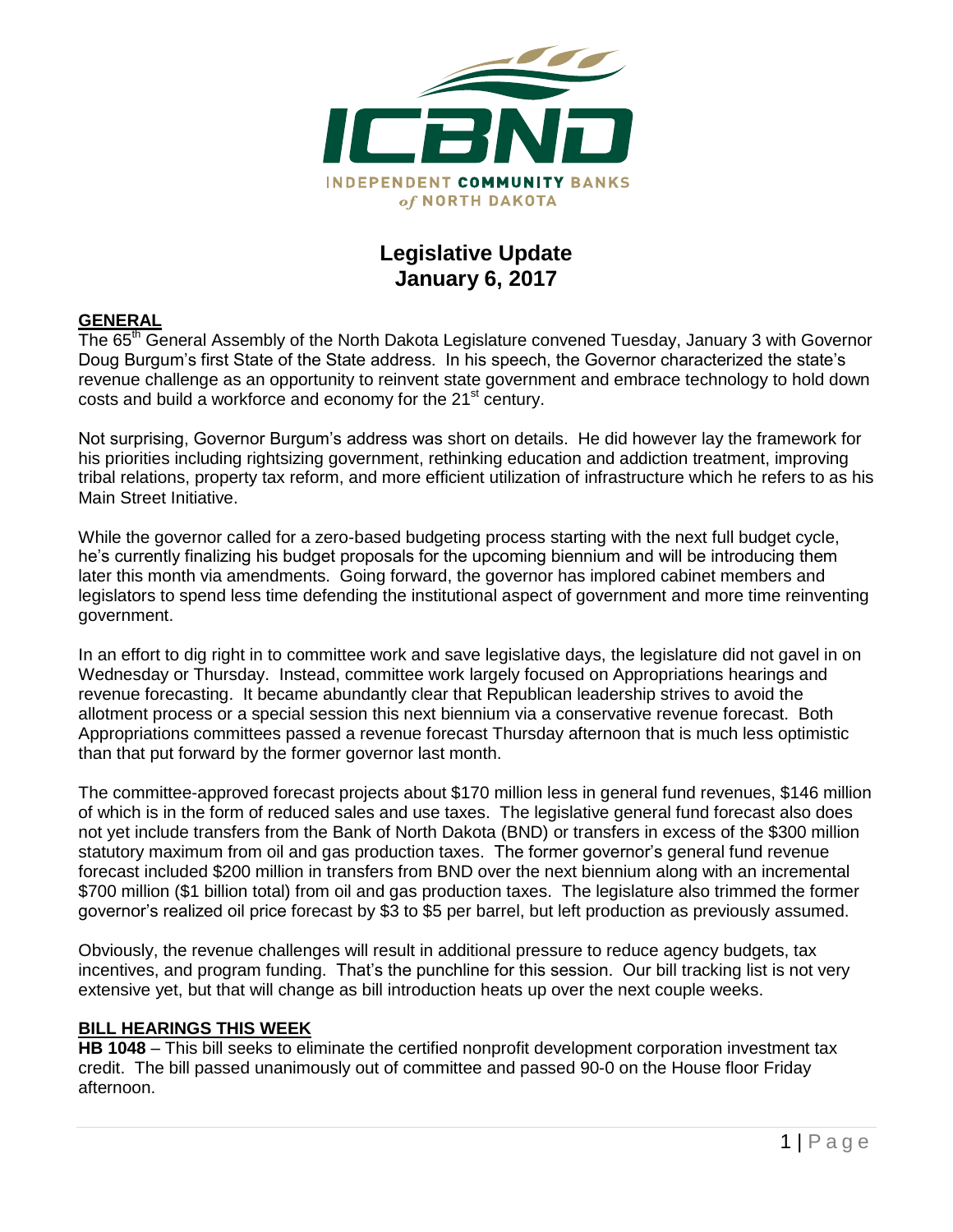**SB 2008 and SB 2068** – These represent the legislative budget bill and former governor's budget bill, respectively, for the Department of Financial Institutions. Both were heard in Senate Appropriations Thursday afternoon with no action yet taken. There is about \$260,000 difference in the two bills with the former governor's budget bill (2068) representing the higher amount.

## **BILL HEARINGS NEXT WEEK**

| 01/09/2017             | <b>HB</b>              | A BILL for an Act to provide an appropriation for defraying the                                                                                                                                                                                                         | House               | Medora            |
|------------------------|------------------------|-------------------------------------------------------------------------------------------------------------------------------------------------------------------------------------------------------------------------------------------------------------------------|---------------------|-------------------|
| 08:30 AM               | 1005                   | expenses of the state treasurer.                                                                                                                                                                                                                                        | App                 |                   |
| 01/09/2017             | $H$ B                  | Relating to the angel fund investment tax credit and the seed capital                                                                                                                                                                                                   | House               | Fort              |
| 09:00 AM               | 1045                   | investment tax credit; and to provide an effective date.                                                                                                                                                                                                                | F&T                 | Totten            |
| 01/09/2017             | S <sub>B</sub>         | Relating to limitations on insurance rebates.                                                                                                                                                                                                                           | Senate              | Roosevelt         |
| 10:30 AM               | 2140                   |                                                                                                                                                                                                                                                                         | <b>IBL</b>          | Park              |
| 01/10/2017             | HB                     | Relating to licensing and insurance producers; and to declare an                                                                                                                                                                                                        | House IBL           | Peace             |
| 08:00 AM               | 1112                   | emergency.                                                                                                                                                                                                                                                              |                     | Garden            |
| 01/10/2017<br>08:00 AM | $H$ B<br>1100          | Relating to confidentiality for risk-based capital reports.                                                                                                                                                                                                             | House IBL           | Peace<br>Garden   |
| 01/10/2017<br>08:30 AM | S <sub>B</sub><br>2078 | A BILL for an Act to provide an appropriation for defraying the<br>expenses of the department of commerce; to provide exemptions; to<br>provide for transfers; and to declare an emergency.                                                                             | Senate<br>App       | Harvest           |
| 01/10/2017<br>08:30 AM | SB<br>2018             | A BILL for an Act to provide an appropriation for defraying the<br>expenses of the department of commerce; to provide exemptions;<br>and to provide for a transfer.                                                                                                     | Senate<br>App       | Harvest           |
| 01/10/2017             | SB                     | Relating to fees chargeable by the insurance commissioner.                                                                                                                                                                                                              | Senate              | Roosevelt         |
| 09:00 AM               | 2103                   |                                                                                                                                                                                                                                                                         | <b>IBL</b>          | Park              |
| 01/10/2017             | <b>SB</b>              | Relating to exemption of insurance producer records.                                                                                                                                                                                                                    | Senate              | Roosevelt         |
| 10:00 AM               | 2105                   |                                                                                                                                                                                                                                                                         | <b>IBL</b>          | Park              |
| 01/11/2017<br>08:00 AM | HB<br>1147             | Relating to authority of county mutual insurance companies.                                                                                                                                                                                                             | House IBL           | Peace<br>Garden   |
| 01/11/2017<br>09:30 AM | <b>SB</b><br>2130      | Relating to defaulted student loan collection; to amend and reenact<br>sections 15-62.1-04, 15-62.1-06, 15-62.1-07, and 15-62.1-10 of the<br>North Dakota Century Code, relating to defaulted student loan<br>collection; and to provide for a retroactive application. | Senate<br>Education | Sheyenne<br>River |

Legislator contact information can be found at<http://www.legis.nd.gov/contact-my-legislators> and you can check on any legislative activities through the Legislative Council's web page at [www.legis.nd.gov.](http://www.legis.nd.gov/)

Thank you for your participation in the legislative process. Please call, email or text me with any questions or concerns. If you'd like to be taken off this distribution list or if there are others in your organization that should be on the distribution list for the legislative updates, please let me know or contact the office at [info@icbnd.com](mailto:info@icbnd.com) or 701.258.7121.

Sincerely,

Bany D. Haugen

*Barry D. Haugen [barryh@icbnd.com](mailto:barryh@icbnd.com) office: 701.258.7121 cell: 701.955.4308*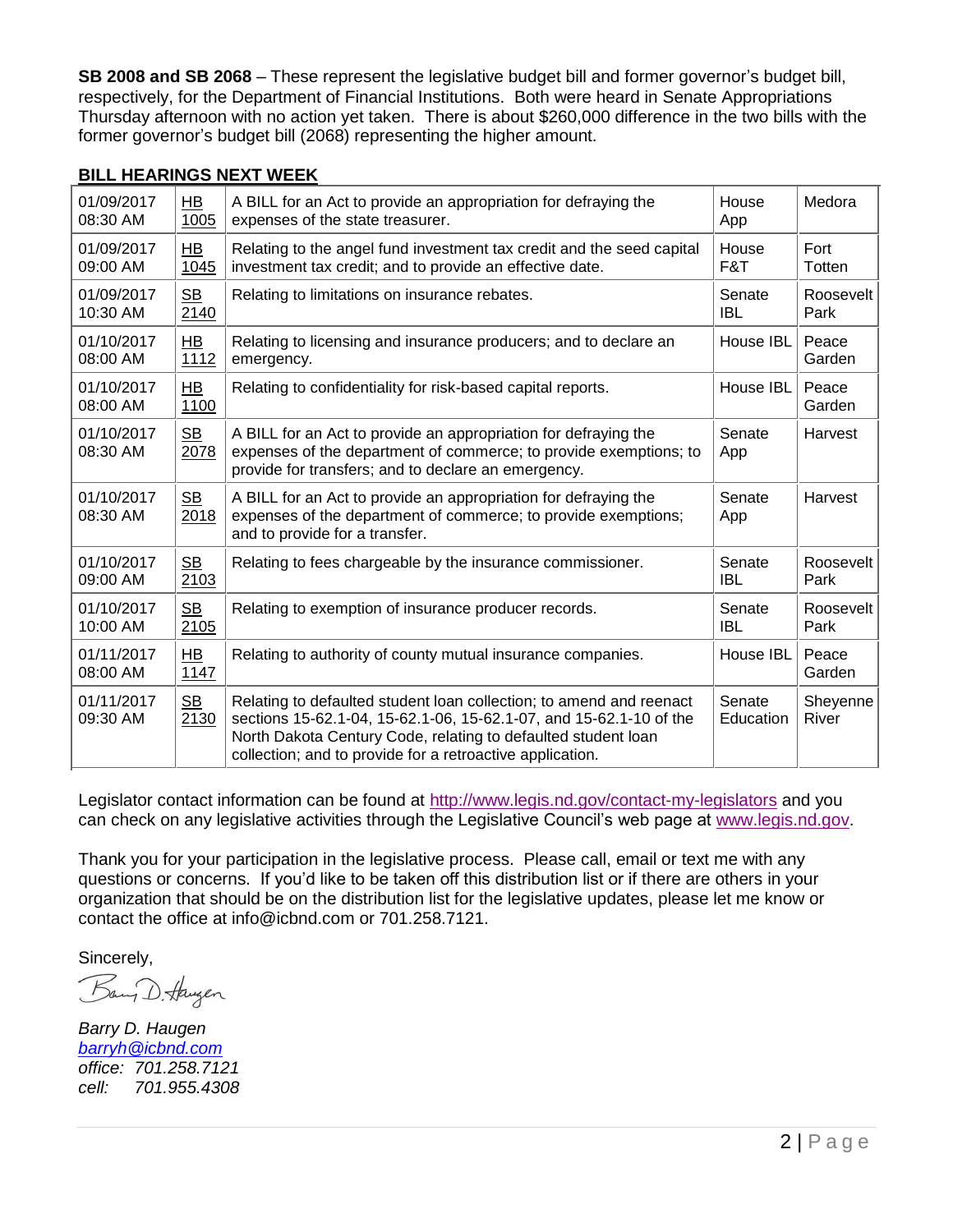

# **BILL TRACKING LIST**

| <b>Bill</b>    | <b>Title</b>                                                                                                                                                                                                                                                                                                                                                                                                                                                                                                                                                                                                                                                                                                                                                                                                                                                                                                                                                                                                                                                                                                                                                                                                                                                                                                                                                                                                                                                                                                                                                                                                                                                      |  |  |
|----------------|-------------------------------------------------------------------------------------------------------------------------------------------------------------------------------------------------------------------------------------------------------------------------------------------------------------------------------------------------------------------------------------------------------------------------------------------------------------------------------------------------------------------------------------------------------------------------------------------------------------------------------------------------------------------------------------------------------------------------------------------------------------------------------------------------------------------------------------------------------------------------------------------------------------------------------------------------------------------------------------------------------------------------------------------------------------------------------------------------------------------------------------------------------------------------------------------------------------------------------------------------------------------------------------------------------------------------------------------------------------------------------------------------------------------------------------------------------------------------------------------------------------------------------------------------------------------------------------------------------------------------------------------------------------------|--|--|
| HB 1005        | A BILL for an Act to provide an appropriation for defraying the expenses of the state treasurer.                                                                                                                                                                                                                                                                                                                                                                                                                                                                                                                                                                                                                                                                                                                                                                                                                                                                                                                                                                                                                                                                                                                                                                                                                                                                                                                                                                                                                                                                                                                                                                  |  |  |
| HB 1045        | Relating to the angel fund investment tax credit and the seed capital investment tax credit; and to<br>provide an effective date.                                                                                                                                                                                                                                                                                                                                                                                                                                                                                                                                                                                                                                                                                                                                                                                                                                                                                                                                                                                                                                                                                                                                                                                                                                                                                                                                                                                                                                                                                                                                 |  |  |
| HB 1048        | Relating to the certified nonprofit development corporation investment tax credit; to repeal section 57-<br>38-01.17 of the North Dakota Century Code, relating to the certified nonprofit development corporation<br>investment tax credit; and to provide an effective date.                                                                                                                                                                                                                                                                                                                                                                                                                                                                                                                                                                                                                                                                                                                                                                                                                                                                                                                                                                                                                                                                                                                                                                                                                                                                                                                                                                                    |  |  |
| <b>HB 1088</b> | Relating to data breach response and remediation costs.                                                                                                                                                                                                                                                                                                                                                                                                                                                                                                                                                                                                                                                                                                                                                                                                                                                                                                                                                                                                                                                                                                                                                                                                                                                                                                                                                                                                                                                                                                                                                                                                           |  |  |
| <b>HB 1100</b> | Relating to confidentiality for risk-based capital reports.                                                                                                                                                                                                                                                                                                                                                                                                                                                                                                                                                                                                                                                                                                                                                                                                                                                                                                                                                                                                                                                                                                                                                                                                                                                                                                                                                                                                                                                                                                                                                                                                       |  |  |
| HB 1112        | Relating to licensing and insurance producers; and to declare an emergency.                                                                                                                                                                                                                                                                                                                                                                                                                                                                                                                                                                                                                                                                                                                                                                                                                                                                                                                                                                                                                                                                                                                                                                                                                                                                                                                                                                                                                                                                                                                                                                                       |  |  |
| HB 1124        | Relating to a public warehouse or grain buyer licensee insolvency.                                                                                                                                                                                                                                                                                                                                                                                                                                                                                                                                                                                                                                                                                                                                                                                                                                                                                                                                                                                                                                                                                                                                                                                                                                                                                                                                                                                                                                                                                                                                                                                                |  |  |
| HB 1126        | Relating to public warehouse and grain buyer licensing, conditions and attributes of licensure and<br>accepting delivery of grain when a licensee is insolvent, the insolvency process, the credit-sale contract<br>indemnity fund and the grain indemnity fund; to repeal sections 60-02-02, 60-02-25.1, 60-02-39, 60-<br>02.1-02, 60-02.1-25, 60-04-03.2, and 60-10-03 of the North Dakota Century Code, relating to duties of<br>the commission, receiptholders' lien, warehouse closure, grain of insolvent warehouseman as trust<br>asset, and suspension of indemnity fund assessments; and to provide for a transfer.                                                                                                                                                                                                                                                                                                                                                                                                                                                                                                                                                                                                                                                                                                                                                                                                                                                                                                                                                                                                                                      |  |  |
| <b>HB 1147</b> | Relating to authority of county mutual insurance companies.                                                                                                                                                                                                                                                                                                                                                                                                                                                                                                                                                                                                                                                                                                                                                                                                                                                                                                                                                                                                                                                                                                                                                                                                                                                                                                                                                                                                                                                                                                                                                                                                       |  |  |
| SB 2008        | A BILL for an Act to provide an appropriation for defraying the expenses of the department of financial<br>institutions.                                                                                                                                                                                                                                                                                                                                                                                                                                                                                                                                                                                                                                                                                                                                                                                                                                                                                                                                                                                                                                                                                                                                                                                                                                                                                                                                                                                                                                                                                                                                          |  |  |
| SB 2014        | A BILL for an Act to provide an appropriation for defraying the expenses of the industrial commission<br>and the agencies under the management of the industrial commission; to provide for transfers; and to<br>provide a statement of legislative intent.                                                                                                                                                                                                                                                                                                                                                                                                                                                                                                                                                                                                                                                                                                                                                                                                                                                                                                                                                                                                                                                                                                                                                                                                                                                                                                                                                                                                       |  |  |
| SB 2018        | A BILL for an Act to provide an appropriation for defraying the expenses of the department of<br>commerce; to provide exemptions; and to provide for a transfer.                                                                                                                                                                                                                                                                                                                                                                                                                                                                                                                                                                                                                                                                                                                                                                                                                                                                                                                                                                                                                                                                                                                                                                                                                                                                                                                                                                                                                                                                                                  |  |  |
| SB 2026        | Relating to revisions of agriculture laws regarding the agriculture commissioner, the northern crops<br>institute, eggs, miscellaneous agriculture laws, the state fair association, county extension agents, the<br>county fair association, agricultural experiment stations, and the agricultural products utilization<br>commission; to amend and reenact subsection 2 of section 57-15-06.7 of the North Dakota Century<br>Code, relating to counties levying taxes to fund extension agents; to authorize the legislative council to<br>make certain statutory redesignations; to repeal chapters 4-01, 4-02, 4-02.1, 4-05.1, 4-08, 4-11.1, 4-<br>13.2, 4-14, 4-14.1, 4-14.2, 4-19, 4-21.1, 4-21.2, 4-22, 4-23, 4-24, 4-30, 4-32, 4-33, 4-35, 4-35.1, 4-35.2,<br>4-36, 4-37, 4-40, 4-41, 4-43, and 19-07 of the North Dakota Century Code, relating to the agriculture<br>commissioner, agricultural fair associations, the state fair association, agricultural experiment stations,<br>county agents, potato production contracts, the poultry division, unfair discrimination in the purchase of<br>farm products, the agriculturally derived fuel tax fund, the northern crops institute, forestry and tree<br>distribution, nurseries and nursery stock, the trees for North Dakota program, soil conservation districts,<br>agricultural conservation and adjustment, miscellaneous agriculture laws, dairy products regulations, the<br>interstate pest control compact, plant pests, the pesticide act, chemigation regulation, pesticide and<br>pesticide container disposal, the agricultural development act, agriculture in the classroom, crop |  |  |